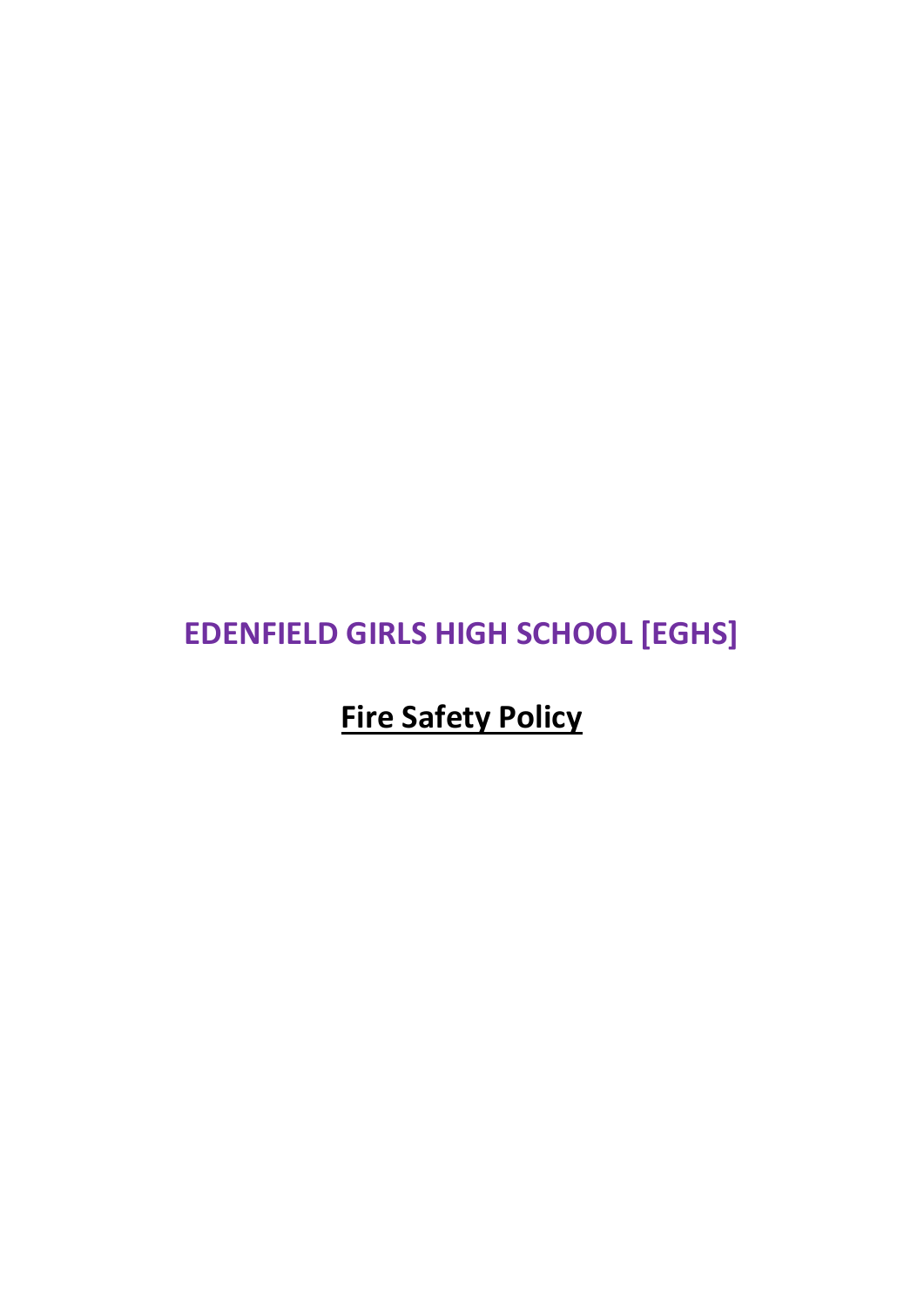### **Contents**

- Fire Marshalls
- General Statement
- Employees Duties
- Communication
- Procedures
- Emergency Evacuation Plan

### **Fire Marshals:**

### Mrs Y Mubarak

Responsible for collecting all the paper registers and making sure everyone on site is accounted for. Reporting to the Fire Brigade any missing persons

### Miss K Begum.

Responsible for ensuring that all students/staff with PEEP have been evacuated safely.

Phone Fire Brigade on 999

## **General Statement**

We are a responsible employer and take our fire and safety duties seriously. We have formulated this policy to help us comply with our legal obligations to staff, students and visitors under the Fire Safety Order (2005). These include the provision of a safe place of work where fire safety risks are minimised. Due to its importance, this Fire Safety Policy forms part of our overall Health and Safety Policy and encompasses the following policies already included; Evacuation Procedure, Lunch time Fire Procedure, Emergency Evacuation during exams, Bomb Alerts, Fire Drills and Practices.

Our priority at all times is the safety of individuals. To assist us in achieving the highest level of fire safety we employ an outside company (Lancashire Fire and Safety, Burnley) to carry out regular Fire Risk Audits on the school site, on a yearly basis and ensure that all precautions are taken and all procedures followed with regard to the site. Each room has a personal evacuation route displayed.

#### **Employee Duties**

All employees have a duty to take reasonable steps to ensure that they do not place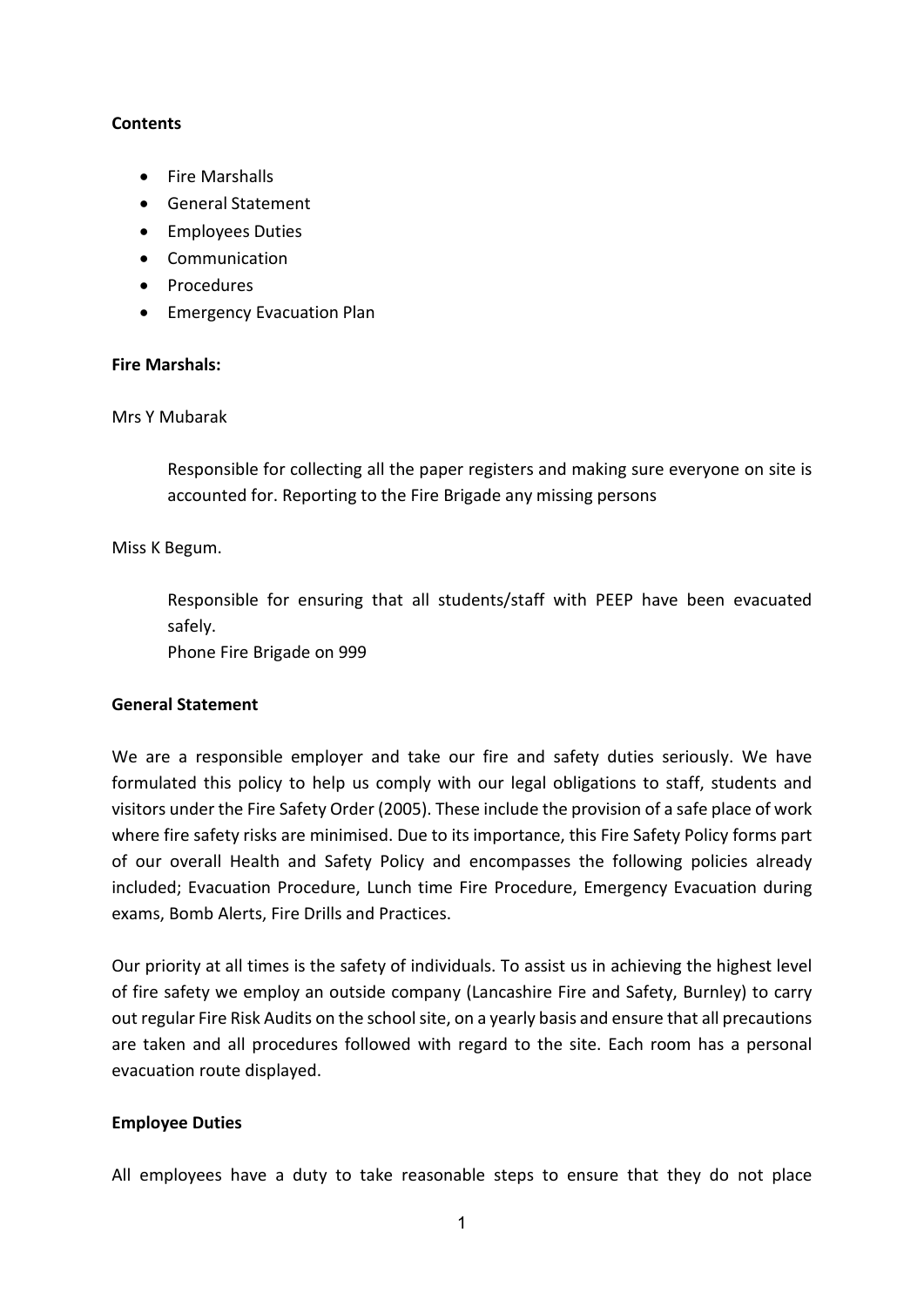themselves or others at risk or harm. All employees are expected to co-operate fully with any procedure that may be introduced as a measure to protect the safety and well-being of staff, students and visitors.

## **Communication**

All employees will be kept informed either directly or via Health and Safety representatives of any relevant changes to fire safety procedures or fire risk assessments.

**Procedures** – the following procedures are in place to ensure high standards of fire safety.

Fire risk assessments have been undertaken and are reviewed regularly. However, other reviews will occur if there are changes that will impact on them. These may include alterations to the premises or new work processes. Fire risk assessments are carried out by an external company.

The fire evacuation procedure will be practised 3 times a year (once every term and with a practise during the first days back at school). A record will be kept of the date and the time taken to evacuate the buildings.

It is noted that there are two distinct situations where different evacuations procedures are required, firstly, when students are in class and secondly, during break time, lunch, before and after school when students are out of their classes. Evacuation procedures will be practised for both scenarios.

Training will be provided, as necessary, to any staff given extra fire safety responsibilities such as Fire Marshals. Fire training is given to all staff on an annual basis.

All new members of staff and temporary employees will be given induction training on how to raise the alarm and the available escape routes. Regular staff will be given annual refresher training.

All escape routes shall be clearly signed and kept free from obstructions at all times. Escape routes shall be checked weekly by the Health and Safety Officers or their 'responsible person' (which at this stage of the schools establishment are the Head teacher and the care taker).

Evacuation procedures are posted prominently on every corridor next to the Fire Alarm Call Point.

All fire extinguishers will be serviced and maintained annually by a suitable contractor. If any employee notices defective (they are checked fortnightly by Health and Safety Officer) or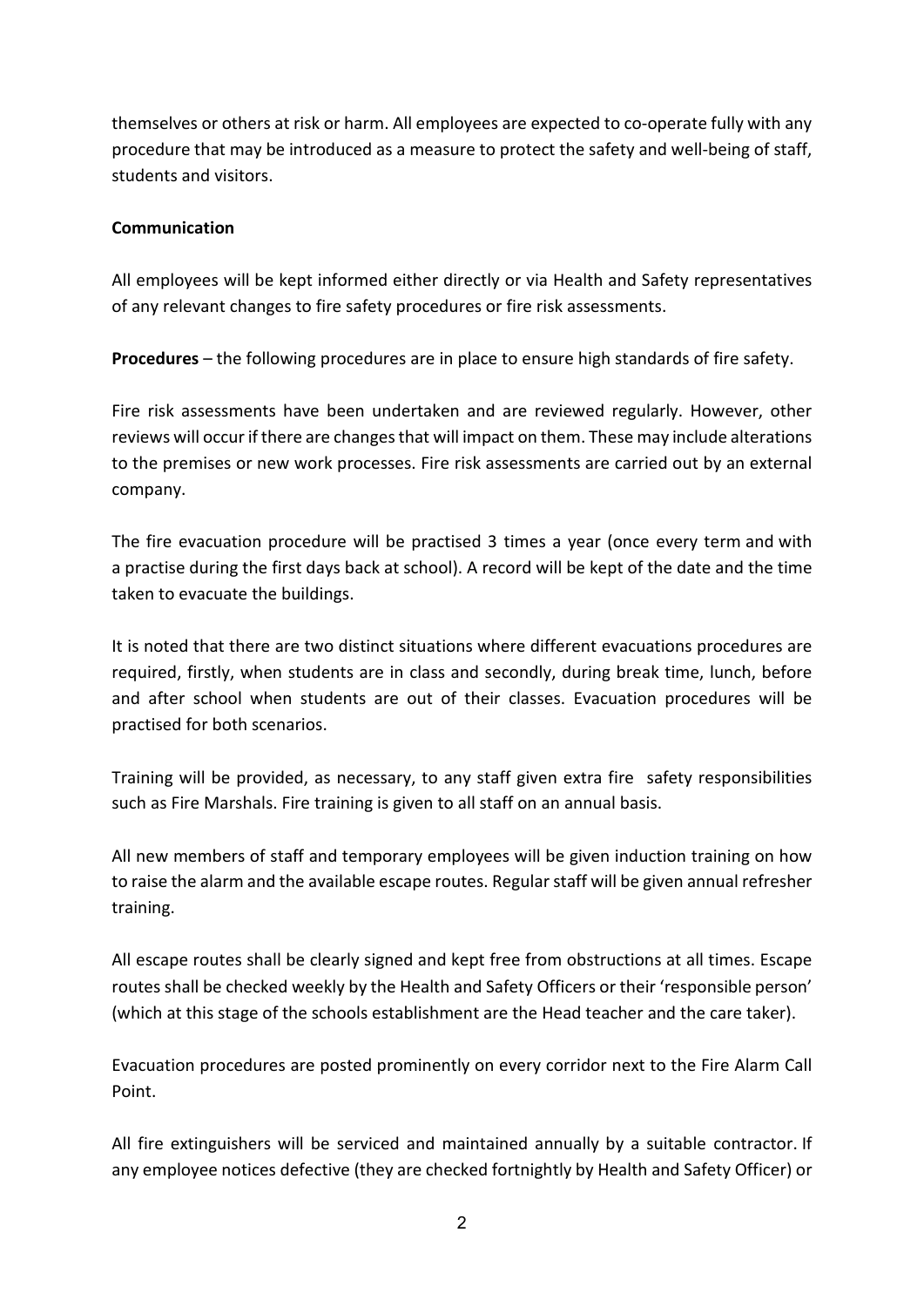missing equipment they must report it to the Health and Safety Officer.

Alarms are serviced annually by a suitable contractor and tested weekly by Health and Safety Officer.

Emergency lighting is checked every 6 months by a suitable contractor and monthly by the Health and Safety Officer or their responsible person. Any bulbs which are not working are immediately replaced.

All visitors must be logged into the Visitors Book in the office on arrival on site. Please see the Fire Safety Management files for all records of checks, certificates and remedialworks.

## **Emergency Evacuation Plan**

NB: To try and account for occasions where members of staff designated with various functions within this Emergency Evacuation Plan are absent, deputies have been allocated to all functions. However, in the event that both members of staff designated for a specific function are absent, the Health and Safety Officer shall temporarily allocate the function to an alternative suitably trained member of staff.

If you discover a fire: Raise the alarm immediately. This can be done by activating the nearest Fire Alarm Call Point. Fire Alarm Call Points are located in the corridor on every floor and can be activated by pressing hard against the glass with your thumb. Evacuate immediately using the nearest available fire exit. Do not stop to pick up any personal possessions. Do not stop to shut windows, but the last one out of a room should ensure that the door is shut. The onus is on staff to ensure that children get out of the building safely. Inform the Health and Safety Officer/Fire Marshals as to the location of the fire.

## **Report to the assembly points**

Assemble in the Playground, along the back fence near the trees. Everyone on the school premises should be as far away from the building as possible. If you are with a visitor, ensure they accompany you. The Head teacher (and eventually as the school expands, an office manager once appointed) will bring out the visitor book.

If you hear the fire alarm: Leave the building immediately using the nearest available fire exit. If you know that a child is in the toilet or another part of the building away from the class, inform the fire marshal as you leave, then report to the assembly point for a roll call. If you are with a visitor, ensure they accompany you.

Persons responsible for taking roll calls are: The teachers who then send the form to the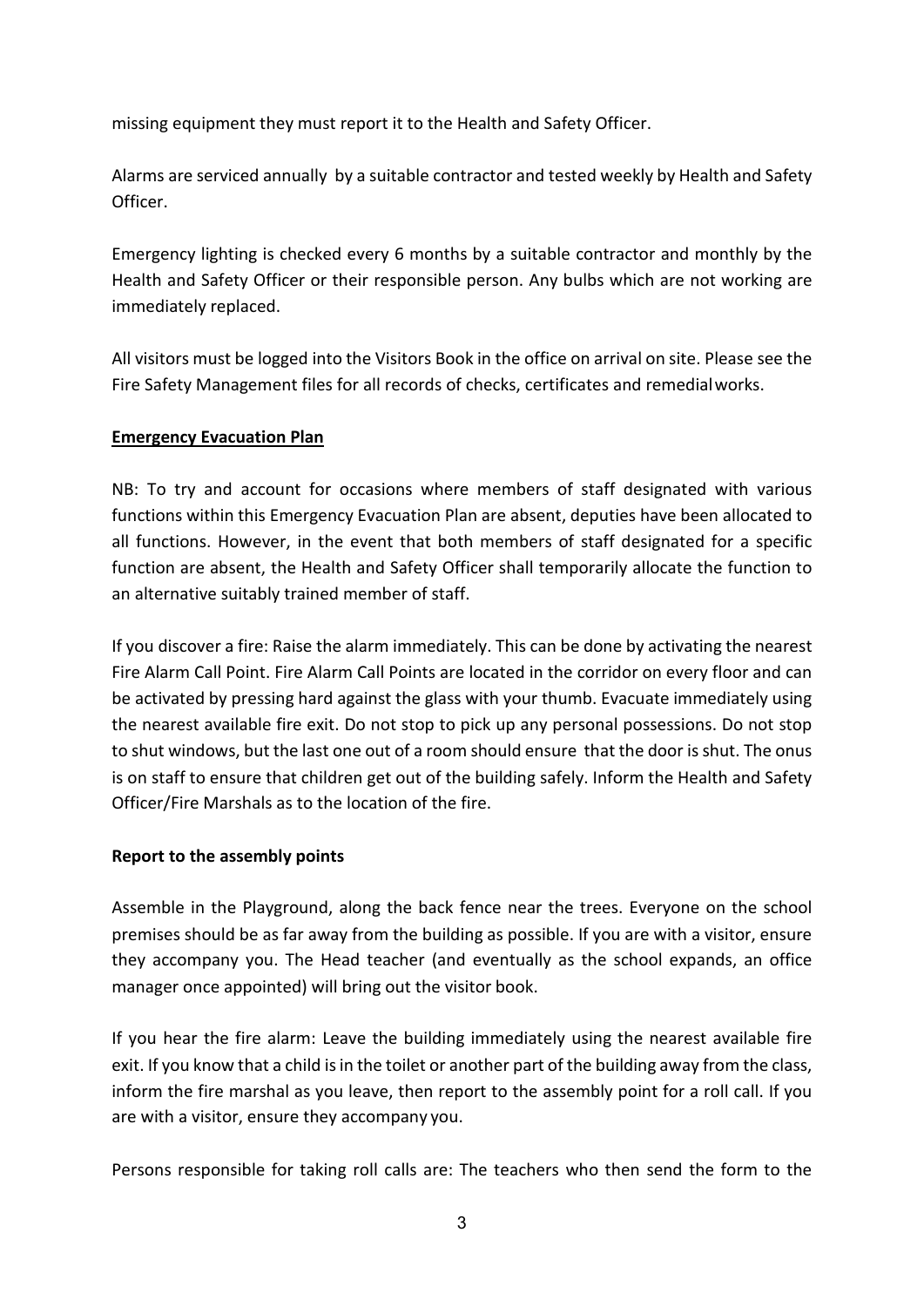health and safety officer and fire marshal (The Head teacher).

Fire Marshal(s) – on hearing or setting off the alarm: Encourage everyone around you to evacuate as soon as possible. Check students teachers, admin staff and visitors are accounted for at the roll call.

Fire Alarm Status: In the event that the fire alarm is for a genuine fire, then the designated person must call the fire brigade as soon as possible. The persons designated to call the fire brigade are Mrs K Begum. In the event that the fire alarm is a false alarm, then the Fire Brigade should establish the cause before letting anyone re-enter the building.

Before the Fire Brigade arrives: If there is a fire, the fire marshals can, if they have received appropriate training from First Response, and the situation does not place them at risk, make use of the fire extinguishers located on every floor to put out the fire. **They are under no obligation to do so. Staff must not put their safety at risk at any time.** If, at any time, they feel that the situation places them at any risk at all, they must not proceed but must wait for the Fire Brigade to arrive

## **Assisted Evacuation (Personal Emergency Evacuation Plan)**

Any member of staff or student who cannot leave the building unaided in the event of an emergency will need to have a Personal Emergency Evacuation Plan (PEEP) for their evacuation. On a weekly basis the headteacher checks the pupil risk assessments and liaises with the relevant staff to complete the PEEP form. This is then given to the relevant teacher when the student is in their class. It is the responsibility of the teacher to assist the evacuation of the student in accordance with the PEEP.

Completed PEEP forms are kept in the fire safety folder.

## **Emergency Action Plan.**

It is the responsibility of the headteacher to liaise with other Health and Safety Officers to complete the PEEP form for the individual. A copy of this form must be given to all teachers at the start of class.

People who need aid to leave the building may include anyone with a physical disability such as a wheelchair user but it could also include a student with a recent foot injury who is on crutches, someone with visual impairment, hearing difficulties or someone that is heavily pregnant.

Anyone with mobility issues will be evacuated according to their PEEPS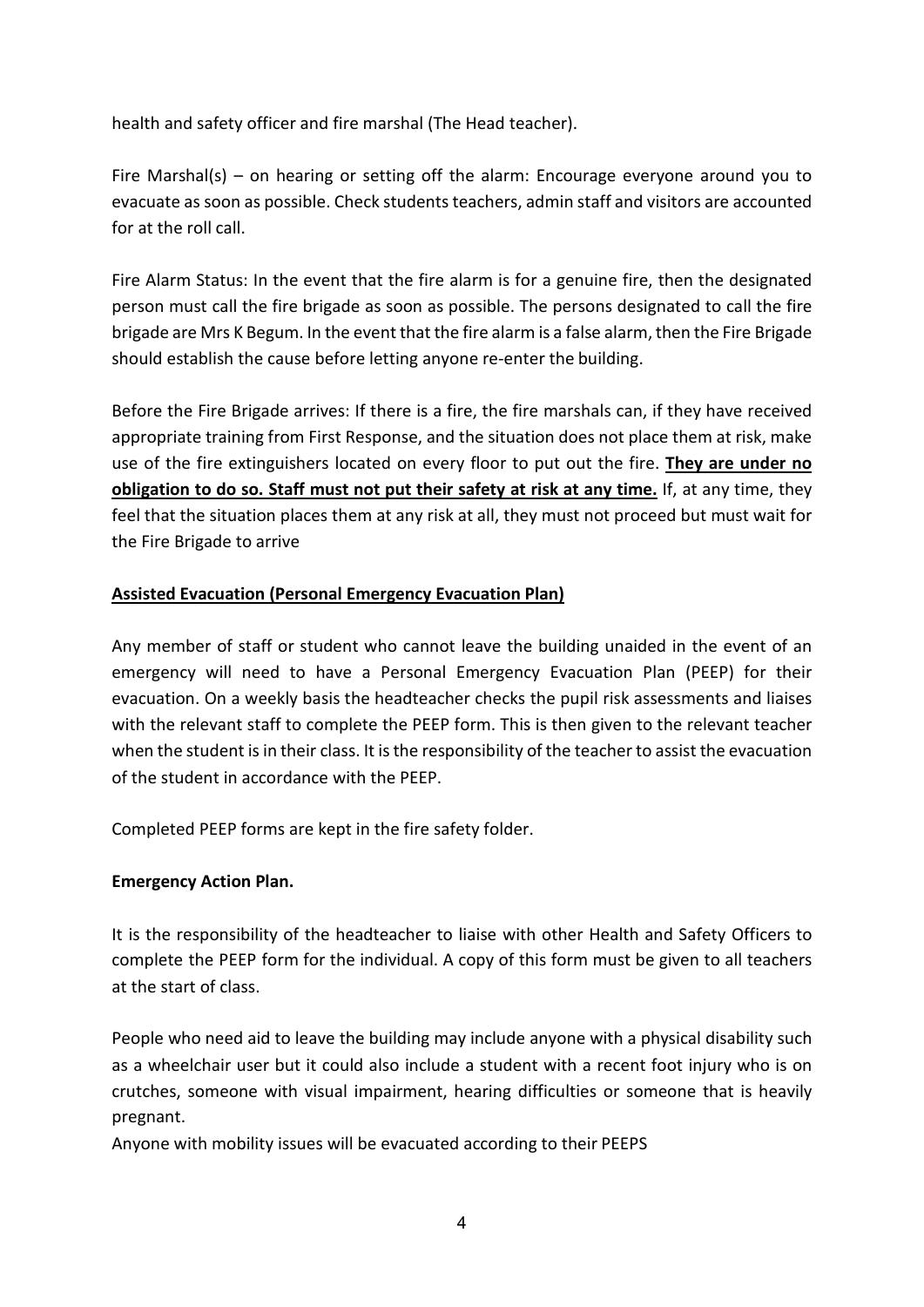#### **Evacuation Procedures**

EGHS has set procedures in case of an emergency in school, such as a fire or bomb alert when the building needs to be evacuated. These drills are carried out at least once a term. All staff and pupils are familiar with these procedures, and know their own exit route, place of assembly and roll call procedure. The Health and Safety coordinator will test fire alarms on a weekly basis and record it in the fire precaution.

As soon as the fire alarm sounds all pupils and adults must stop what they are doing and walk out of the building through the nearest exit, to assembly point.

### **How to exit the school**

Before leaving the school, the fire marshal Mrs K Begum will dial 999 for the fire brigade. The Head teacher is responsible for taking all of the registers out of school with her, and also the staff and visitors "sign in" book.

Nobody is to go back into school. If a pupil is missing it must be reported.

When the building is reported to be safe and the Headteacher authorises, staff and pupils may return to the building.

Staff should ensure that their pupils walk in and out of school sensibly, and line up quietly.

If their normal exit is blocked for any reason, then staff and pupils should use the nearest available exit.

#### **Lunchtime Fire Procedure**

All lunchtime supervisors on duty in the playground shall on hearing the fire alarm gather all pupils together away from the building and ensure no pupil re-enters the building.

Lunchtime supervisors on duty in the dining area shall evacuate all pupils from the building.

Staff members in classrooms where pupils are engaged in lunchtime extra curricular activities or eating shall evacuate all pupils from the building and ensure on the way out that any toilets are vacated.

Staff members on the premises should assist the lunchtime supervisors.

Pupils to line up in form/year groups.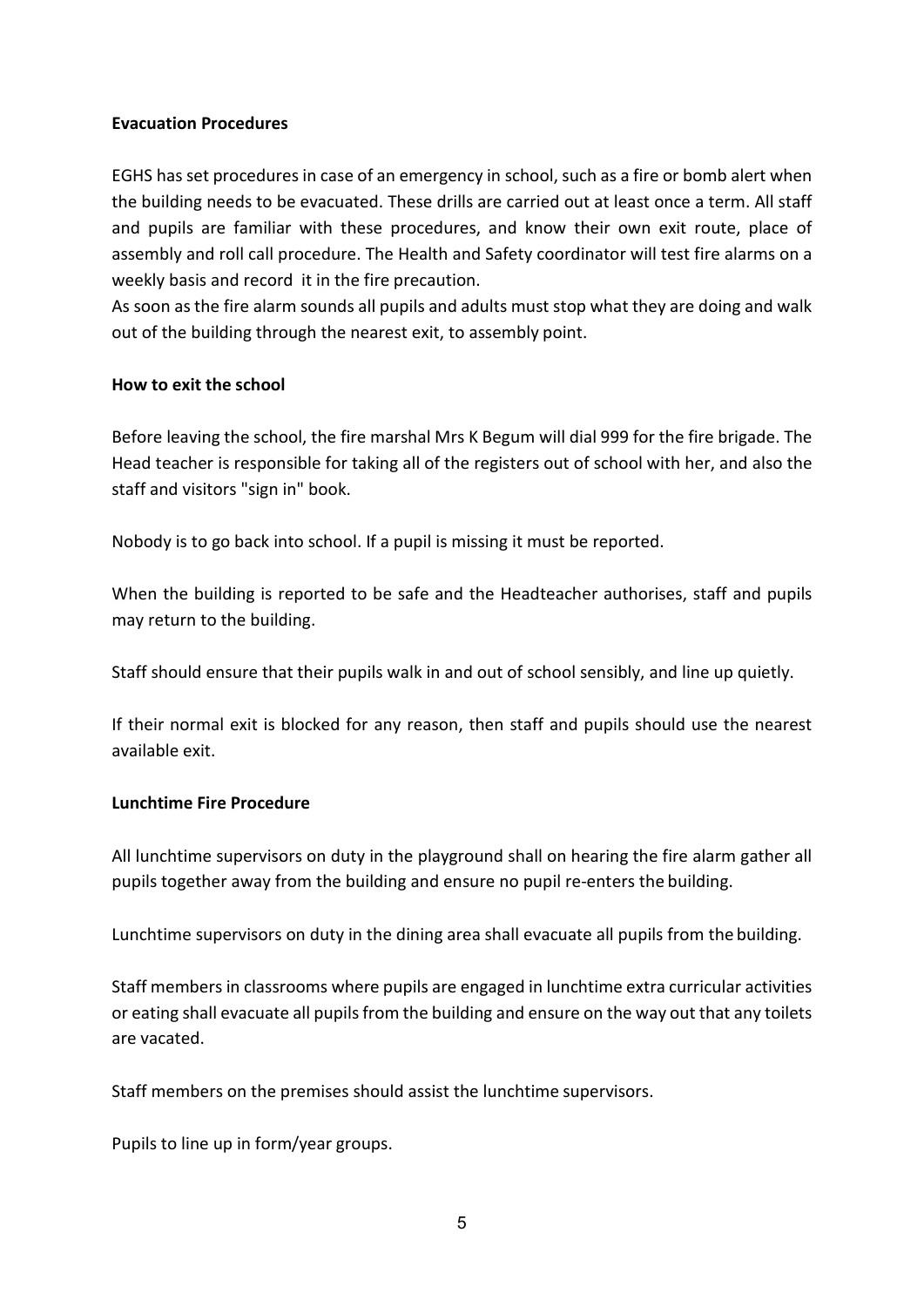## **Emergency Evacuation during exams**

Prior to the exam period and at the beginning of each exam, the candidates will be informed of the emergency evacuation procedures which are different to the normal evacuation procedures;

- Candidates must remain under controlled exam conditions.
- Candidates are evacuated leaving all exam materials on their desks
- Candidates are evacuated to the exam assembly point, far end of playground and must remain 1.5 metres apart
- Exams officer and other available staff meet at the assembly point to provide assistance and supervision
- On re-entry to exam room, the exam is restarted and the candidates given their full entitlement
- Any student who is found to have communicated with another may be disbarred from this session
- A full copy of the exam evacuation procedure will be in the exam room during every examination
- If a fire occurs during a GCSE exam then the H&S Co-ordinator will operate as the Fire Marshall.

# **Bomb Alerts**

In the event of bomb alert the Headteacher must:

- Ring the fire alarm to activate the evacuation of the premises of all adults and pupils (see fire drill procedure)
- Phone 999 for the Fire Brigade and Police
- Check that the evacuation procedure has been followed
- Remain at the front of the school to meet the Fire Brigade/Police and direct them to the incident. All pupils and adults must remain outside
- Only when the all clear has been given will pupils and adults be allowed to re-enter the premises

# **Fire Drills and Practice**

If the alert is a practice, then a fire marshal will disable the alarm. If there is an incident involving the setting off of the alarm (not a Fire) then the fire marshal must be informed.

## *Number to cancel alarm is 2143*